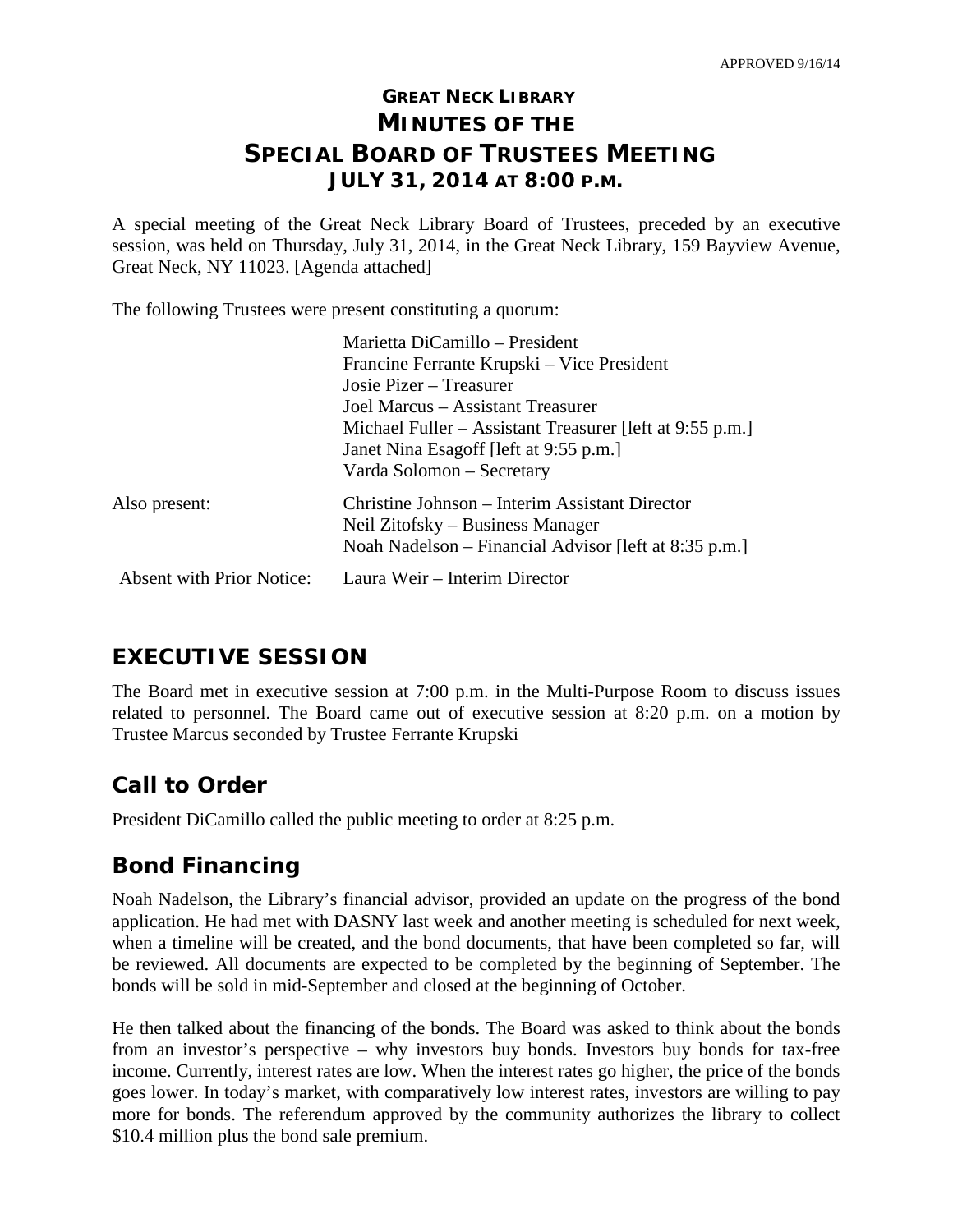Mr. Nadelson then reviewed the summary chart prepared by the bond underwriter, Roosevelt & Cross, which is attached to these Minutes. The Board was asked to decide how they will use the premium derived from the sale of the bonds – they can use it to fund the cost of the project and/or the debt service, or assign it to capital reserve fund. The Board can also reduce the size of the bond issue to produce net proceeds from the sale of the bonds of \$10.4 million, including any premium. Mr. Nadelson recommended that the Board maintain flexibility and not reduce the size of the offering. His advice was to let the market dictate the premium. This will provide the most flexibility.

\_\_\_\_\_\_\_\_\_\_\_\_\_\_\_\_\_\_\_\_\_\_\_\_\_\_\_\_\_\_\_\_\_\_\_\_\_\_\_\_\_\_\_\_\_\_\_\_\_\_\_\_\_\_\_\_\_\_\_\_\_\_\_\_\_\_\_\_\_\_

He was thanked for making such a difficult subject so simple and coming at such a short notice. He left at 8:35 p.m.

# **Executive Session**

The Board then returned to executive session at 8:35 p.m. in the Multi-Purpose Room on a motion by Josie Pizer and seconded by Joel Marcus. The Board came out of executive session and returned to public session at 8:45 p.m. on a motion by Trustee Pizer, seconded by Trustee Ferrante Krupski.

# **Trailer**

**Upon motion by Francine Ferrante Krupski, seconded by Varda Solomon, and after discussion, it was,**

**RESOLVED,** that the Great Neck Library Board of Trustees approve the following contracts for the installation of a trailer in the library's parking lot alongside Bayview Avenue to house the Network Servers, Millennium Server, Encore Server, Webserver, telecommunications, and five staff members for a fourteen-month period effective September 1, 2014, during closure of the Main Building for renovation:

Lease of a 10'x50' CA 1050 mobile unit from Cassone Leasing Inc. as specified in their proposal dated May 19, 2014, at a rate of \$275 per month for twelve months, plus additional charges of \$1,015 for delivery, pickup, block and level, and steps for a total cost not to exceed \$5,000;

CallAhead to provide sanitary facilities for twelve months, as per their proposal at a cost not to exceed \$5,000;

JHACS Electric, Inc., to provide electrical power to the trailer as per their proposal dated April 28, 2014, at a cost of \$6,000 which includes a mobilization payment of \$3,000 to cover the initial cost of materials;

Corstar to move the servers and all network and Innovative Interfaces (catalog) equipment from the Computer Room to the trailer as per their proposal dated May 12, 2014, at a cost not to exceed \$2,160;

Rental of truck for transporting the servers from the computer room to the trailer, at a cost not to exceed \$800 which includes a \$400 refundable security deposit,

Verizon to provide temporary fiber and copper for telephone services to the trailer at a cost not to exceed \$31,000 as per their proposal dated April 11, 2014;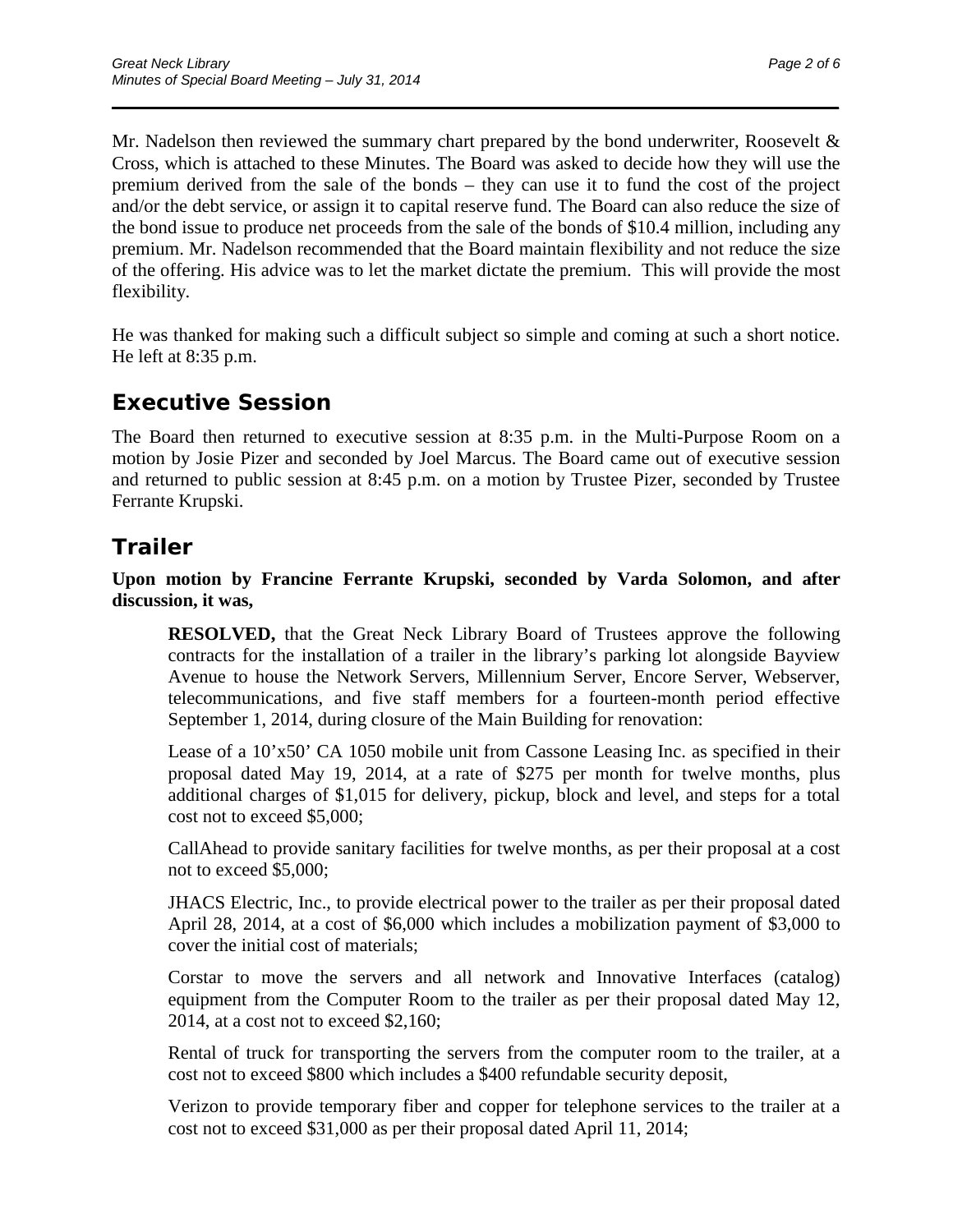Select Telecom to move the telecommunication servers and switchboard, and store the phones for the Main Library as per their proposal dated April 25, 2014, at an amount not to exceed \$6,940**;**

\_\_\_\_\_\_\_\_\_\_\_\_\_\_\_\_\_\_\_\_\_\_\_\_\_\_\_\_\_\_\_\_\_\_\_\_\_\_\_\_\_\_\_\_\_\_\_\_\_\_\_\_\_\_\_\_\_\_\_\_\_\_\_\_\_\_\_\_\_\_

All such expenses, totaling \$56,900, are to be charged to the Main Building and Special Services fund.

Public Comment: Pam Marksheid, Steve Brill

**VOTE:** Yes – 7 (DiCamillo, Ferrante Krupski, Fuller, Marcus, Nina Esagoff, Pizer, Solomon) *MOTION CARRIED UNANIMOUSLY* 

#### **GNUFSD Reimbursement for Referendum expenses**

**Upon motion by Janet Nina Esagoff, seconded by Michael Fuller, and after discussion, it was,**

> **RESOLVED,** that the Great Neck Library Board of Trustees reimburse the Great Neck School District a total of \$23,488.48 for expenses, which include the renting and trucking of voting machines, election workers expenses, and printing and postage and supplies, incurred by the School District for conducting the Referendum Vote on behalf of the Great Neck Library on November 19, 2013 for the renovation of the main library building. Such funds are to be taken from the Main Building and Special Services fund.

**VOTE:** Yes – 7 (DiCamillo, Ferrante Krupski, Fuller, Marcus, Nina Esagoff, Pizer, Solomon) *MOTION CARRIED UNANIMOUSLY*

### **Installation of Parkville Doors**

**Upon motion by Michael Fuller, seconded by Francine Ferrante Krupski, and after discussion, it was,**

> **RESOLVED,** that the Great Neck Library Board of Trustees authorize the hiring of Bremco Home Improvements, Inc. to install two solid birch wood glass pane doors to enclose the opening between the new space and the existing space at the Parkville Branch as per their proposal dated July 8, 2014, at a cost not to exceed \$3,650 to be charged against the Branch and Special Services fund.

Trustee Fuller, who chairs the Branch Committee, explained that with the acquisition of the new space in the back of the branch, there is now a big open doorway that separates both spaces and when programs are taking place in the new space, doors are needed to sound proof the room.

President DiCamillo also added that the new space will serve a dual purpose. Technical Services will be relocated in that space and doors are needed to secure the equipment that will be in that room. During this period, programs will be held in the smaller programming space.

*Public Comment: Karen Rubin*

**VOTE:** Yes – 7 (DiCamillo, Ferrante Krupski, Fuller, Marcus, Nina Esagoff, Pizer, Solomon) *MOTION CARRIED UNANIMOUSLY*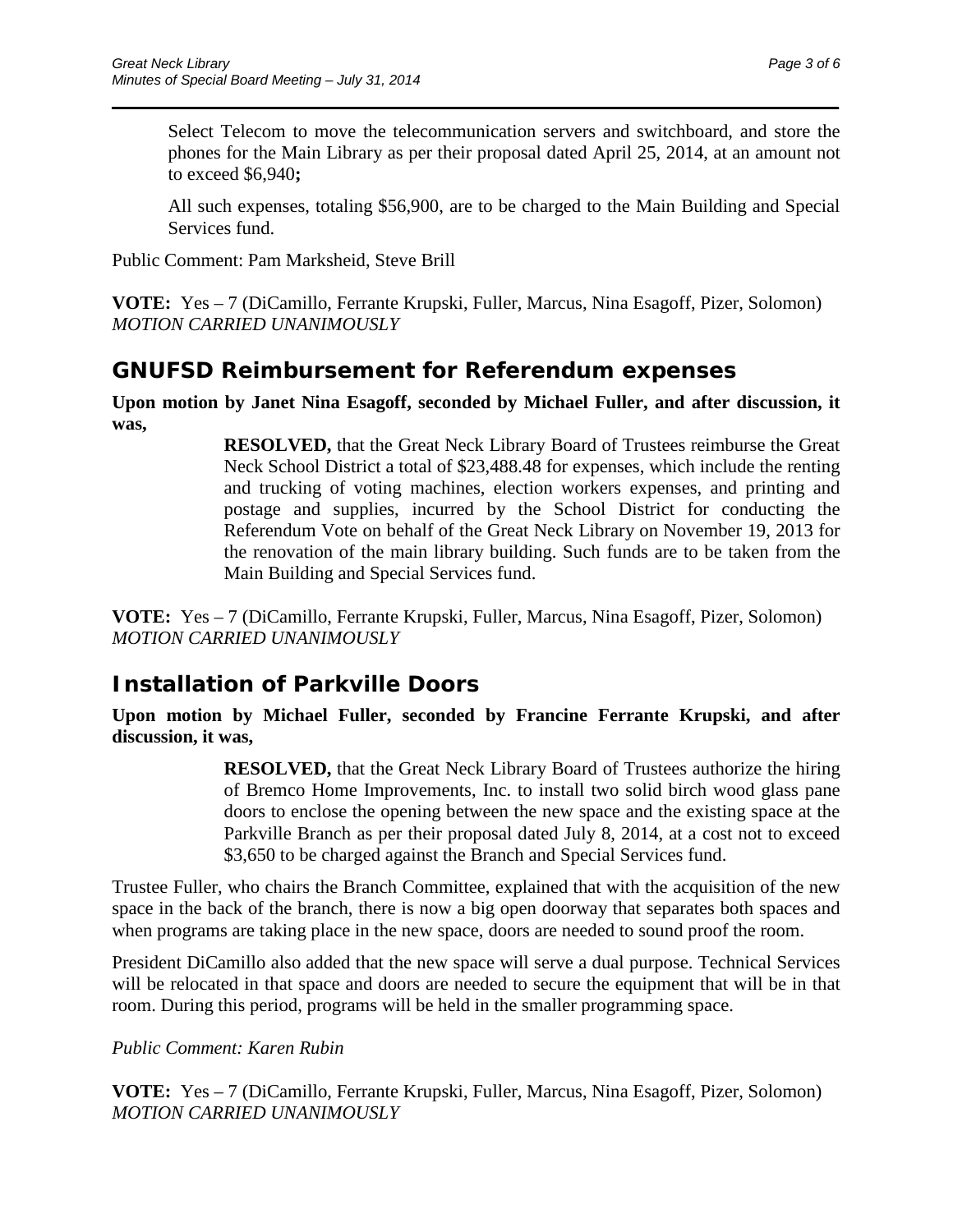### **Acceptance of Personnel Changes**

#### **Upon motion by Josie Pizer and seconded by Michael Fuller, and after discussion, it was,**

\_\_\_\_\_\_\_\_\_\_\_\_\_\_\_\_\_\_\_\_\_\_\_\_\_\_\_\_\_\_\_\_\_\_\_\_\_\_\_\_\_\_\_\_\_\_\_\_\_\_\_\_\_\_\_\_\_\_\_\_\_\_\_\_\_\_\_\_\_\_

**RESOLVED**, that the Great Neck Library Board of Trustees accept the Personnel Changes of June 7, 2014, through July 18, 2014, which have been reviewed by the Finance Committee.

*Public Comment: Karen Rubin, Jonathan Schindler, Fred Lauro*

**VOTE**: Yes – 6 (DiCamillo, Ferrante Krupski, Fuller, Marcus, Nina Esagoff, Pizer) *MOTION CARRIED UNANIMOUSLY*

### **Retirement of Interim Director**

**Upon motion by Varda Solomon and seconded by Francine Ferrante Krupski, and after discussion, it was,**

**RESOLVED**, that Whereas, Laura Weir began her service at the Great Neck Library as Assistant Director on October 7, 2002, and Interim Director on January 2013;

Whereas, Laura Weir has announced her retirement as the Interim Director of the Great Neck Library in a letter to the Great Neck Library Board of Trustees President, Marietta DiCamillo, dated June 21, 2014, and which shall be made part of the record; [attached]

Whereas, Laura Weir's effective date of retirement shall be December 26, 2014; therefore be it:

**RESOLVED**, first, that at the request of Ms. Weir to retire effective December 26, 2014, the members of the Board of Trustees accept her desire to retire in accordance with her employment contract dated January 2013.

**RESOLVED**, second, that we the members of the Board of Trustees of the Great Neck Library, express our sincere appreciation of Ms. Weir's years of service to the Great Neck Library.

When asked by a member of the public, why it is taking so long to find a director, Trustee Ferrante Krupski, who chairs the Director Search Committee, responded that many applications were received but the committee felt that they did not receive applicants who would be able to bring the Great Neck Library forward and the search was suspended. With the upcoming retirement of the Interim Director, the committee will have to meet and decide on the next step.

A member of the public asked that the posting of the Library Director vacant position be put back on the library's website. The public was asked to encourage any of their friends, who are library directors, to apply.

*Public Comment: Pam Marksheid, Neil Leiberman, Fred Lauro*

**VOTE**: Yes – 7 (DiCamillo, Ferrante Krupski, Fuller, Marcus, Nina Esagoff, Pizer, Solomon) *MOTION CARRIED UNANIMOUSLY*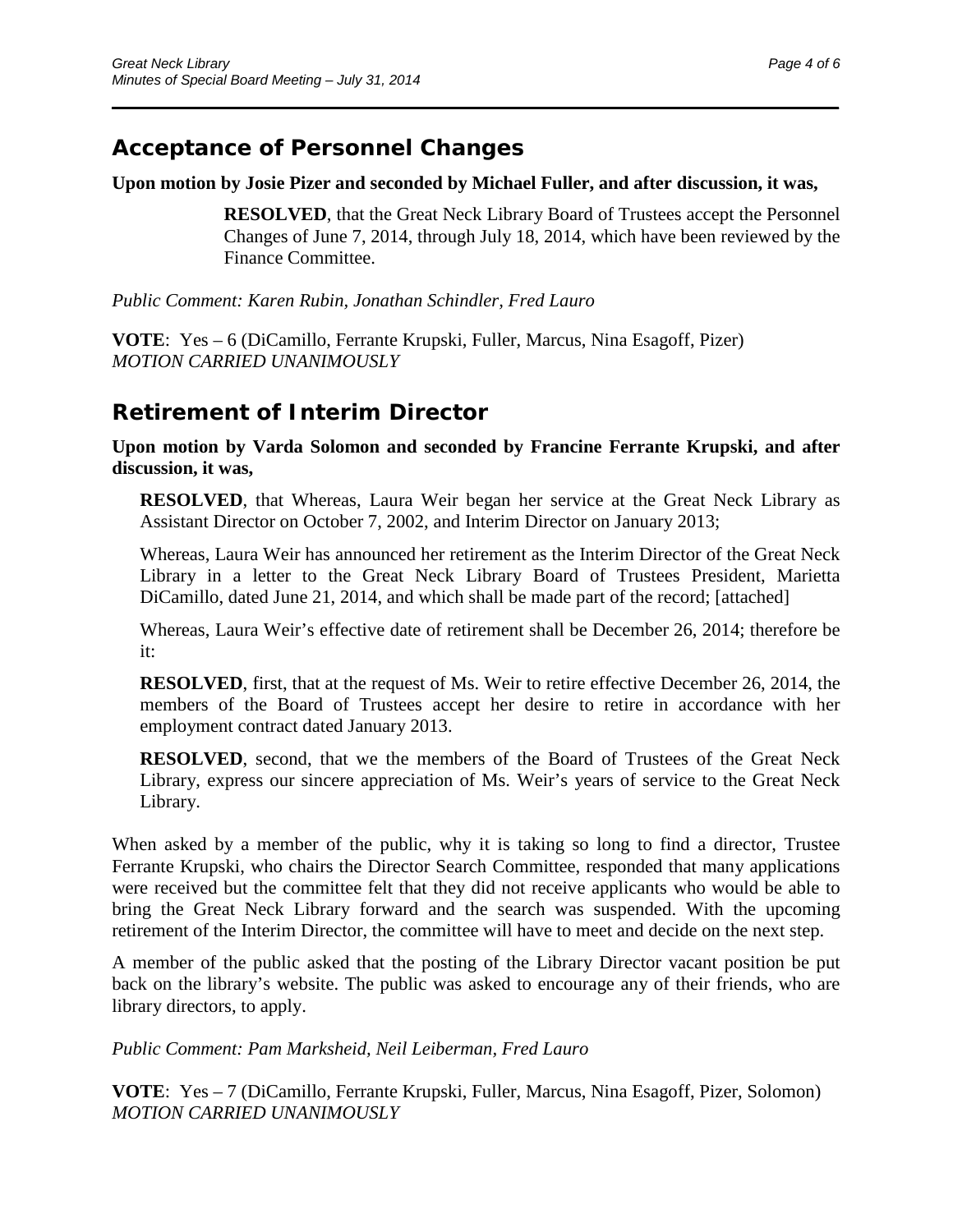### **Reallocation of PILOT Monies**

#### **Upon motion by Joel Marcus and seconded by Josie Pizer, and after discussion, it was,**

\_\_\_\_\_\_\_\_\_\_\_\_\_\_\_\_\_\_\_\_\_\_\_\_\_\_\_\_\_\_\_\_\_\_\_\_\_\_\_\_\_\_\_\_\_\_\_\_\_\_\_\_\_\_\_\_\_\_\_\_\_\_\_\_\_\_\_\_\_\_

**RESOLVED,** that the Great Neck Library Board of Trustees accept the PILOT funds received from the Great Neck Public Schools on July 1, 2014, in the amount of \$7,027.83, and that such funds be transferred into the Automated Library Fund for the purpose of building the Library's independent OverDrive e-book and e-audiobook collection.

**VOTE:** Yes – 6 (DiCamillo, Ferrante Krupski, Fuller, Marcus, Nina Esagoff, Pizer) *MOTION CARRIED UNANIMOUSLY*

#### **PC and Telephone for Branches During Relocation**

#### **Upon motion by Josie Pizer and seconded by Varda Solomon, and after discussion, it was,**

**RESOLVED**, that the Great Neck Library Board of Trustees authorize an expenditure not to exceed \$12,000 for PC cabling, telephone and electrician services required at the branches during relocation. Such expenses to be charged to the Main Building and Special Services fund.

**VOTE:** Yes – 7 (DiCamillo, Ferrante Krupski, Fuller, Marcus, Nina Esagoff, Pizer, Solomon) *MOTION CARRIED UNANIMOUSLY*

#### **Professional Movers to Handle Moving and Storage for Main Closure**

**Upon motion by Francine Ferrante Krupski and seconded by Josie Pizer, and after discussion, it was,**

**RESOLVED**, that the Great Neck Library Board of Trustees accept the proposal for professional moving services as submitted by American Interfile and Library Services as per their proposal dated June 30, 2014, for an amount not to exceed \$140,000, to be taken from the Main Building and Special Services fund.

President DiCamillo, on behalf of the Trustees, especially thanked staff members, Christine Johnson for an incredible job done, Janet Fine for diligently working on the trailers, and Neil Zitofsky for staying on top of things, as well as members of the BRIT Committee.

#### *Public Comment: Karen Rubin*

**VOTE:** Yes – 7 (DiCamillo, Ferrante Krupski, Fuller, Marcus, Nina Esagoff, Pizer, Solomon) *MOTION CARRIED UNANIMOUSLY*

#### **Other Business**

President DiCamillo asked that the Trustees review the information that was included in their Board Packets relating to fundraising, which will be discussed at the next Fundraising Committee meeting [August 11].